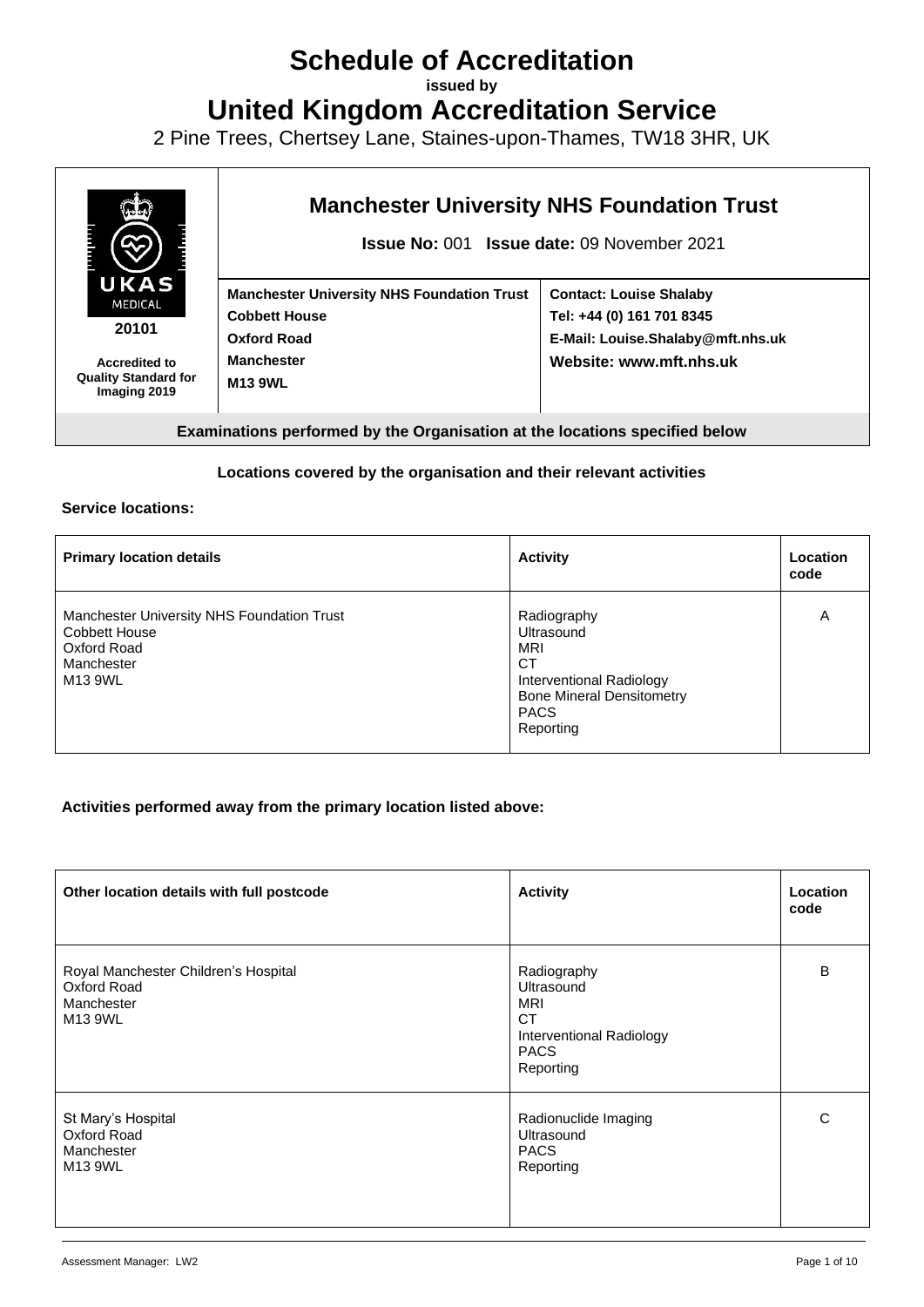

#### **Schedule of Accreditation**  issued by **United Kingdom Accreditation Service**

2 Pine Trees, Chertsey Lane, Staines-upon-Thames, TW18 3HR, UK

# **Manchester University NHS Foundation Trust**

**Issue No:** 001 **Issue date:** 09 November 2021

| Other location details with full postcode                                                        | <b>Activity</b>                                                                                                                        | Location<br>code         |
|--------------------------------------------------------------------------------------------------|----------------------------------------------------------------------------------------------------------------------------------------|--------------------------|
| University Dental Hospital Manchester<br><b>Higher Cambridge Street</b><br>Manchester<br>M15 6FH | Radiography<br>CT<br><b>PACS</b><br>Reporting                                                                                          | D                        |
| Wythenshawe Hospital<br>Southmoor Road<br>Manchester<br>M23 9LT                                  | Radiography<br>Ultrasound<br><b>MRI</b><br><b>CT</b><br>Interventional Radiography<br>Radionuclide Imaging<br><b>PACS</b><br>Reporting | E                        |
| Withington Hospital<br><b>Nell Lane</b><br>Manchester<br>M20 2LR                                 | Radiography<br>Ultrasound<br>Fluoroscopy<br>Mammography<br><b>PACS</b><br>Reporting                                                    | $\mathsf{F}$             |
| <b>Trafford General Hospital</b><br>Moorside Road<br>Manchester<br>M41 5SL                       | Radiography<br>Ultrasound<br><b>MRI</b><br><b>CT</b><br><b>PACS</b><br>Reporting                                                       | G                        |
| Altrincham Hospital<br><b>Railway Street</b><br>Altrincham<br><b>WA14 2RQ</b>                    | Radiography<br>Ultrasound<br><b>PACS</b><br>Reporting                                                                                  | н                        |
| Nightingale Centre<br>Wythenshawe Hospital<br>Southmoor Road<br>Manchester<br>M23 9LT            | <b>Bone Mineral Densitometry</b><br>Ultrasound<br>Mammography<br><b>PACS</b><br>Reporting                                              | $\overline{\phantom{a}}$ |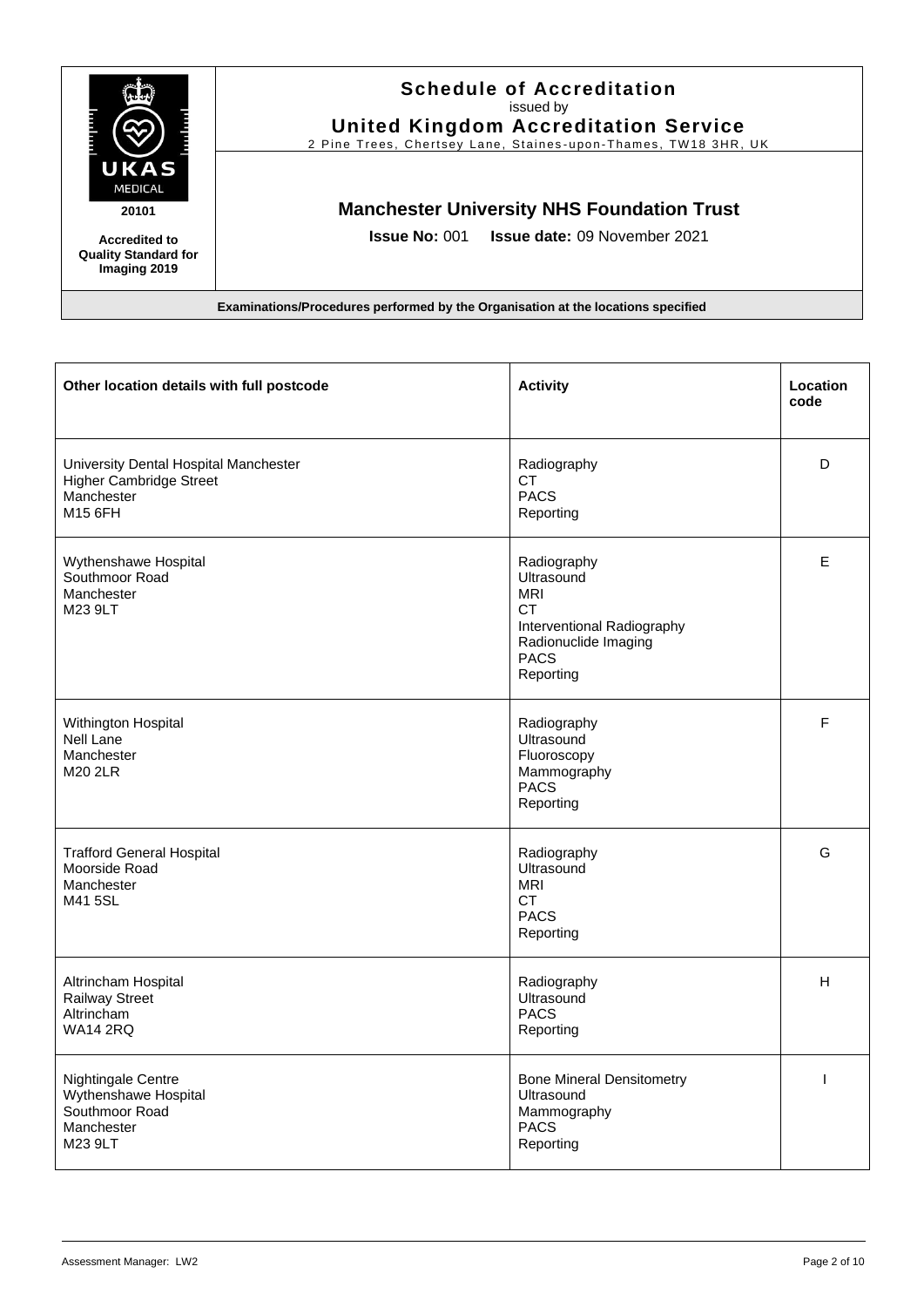

| Activity    | Type of Examination/Procedure<br>Performed                                | Equipment/Techniques used                                                                                                                                                                            | Location<br>Code |
|-------------|---------------------------------------------------------------------------|------------------------------------------------------------------------------------------------------------------------------------------------------------------------------------------------------|------------------|
| Radiography | Analogue and Digital<br>Radiography                                       | <b>Carestream DRX Evolution</b><br>Siemens YSIO F<br><b>Philips Digital Diagnost</b><br>Siemens YSIO Max<br>Philips Bucky Diagnost<br>Philips Bucky Diagnost with retro fit<br><b>Fuji Detectors</b> | A                |
|             | <b>Dental Radiology</b>                                                   | Philips Orth Orthoralix Dental Unit                                                                                                                                                                  |                  |
|             | Mobile Radiography                                                        | Siemens Mobilett Elara Max                                                                                                                                                                           |                  |
|             | Fluoroscopy (Mobiles)                                                     | Siemens Cios Flow II<br>Siemens Arcadis Varic<br>Philips Pulsera                                                                                                                                     |                  |
| Ultrasound  | General ultrasound<br>Interventional ultrasound<br>Gynaecology ultrasound | Sonosite Micromaxx<br>Siemens Acuson X150<br>Siemens Acuson Juniper<br>Siemens Acuson X300<br>Sonosite Micromaxx<br>Siemens Acuson Sequoia<br><b>Hitachi HI Vision Ascendus</b>                      | A                |

#### DETAIL OF ACCREDITATION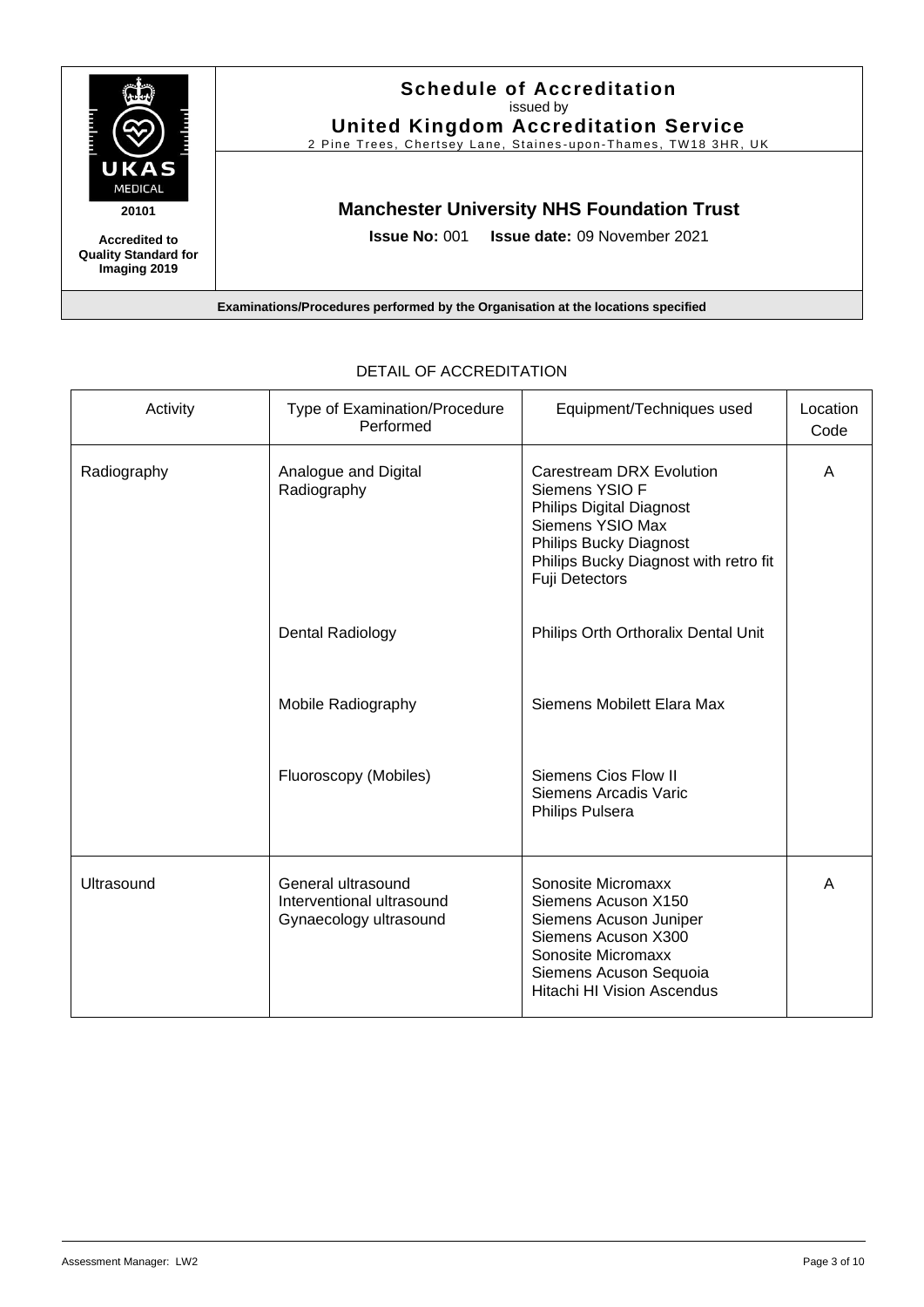

### **Schedule of Accreditation**  issued by **United Kingdom Accreditation Service**

2 Pine Trees, Chertsey Lane, Staines-upon-Thames, TW18 3HR, UK

# **Manchester University NHS Foundation Trust**

**Issue No:** 001 **Issue date:** 09 November 2021

| Activity                            | Type of Examination/Procedure<br>Performed                                         | Equipment/Techniques used                                                                                      | Location<br>Code |
|-------------------------------------|------------------------------------------------------------------------------------|----------------------------------------------------------------------------------------------------------------|------------------|
| Interventional Radiology            | Vascular and non-vascular<br>intervention<br>Hybrid imaging<br>Fluoroscopy         | Siemens Artis Zee<br>Siemens Artis Multipurpose<br>Siemens Artis Zeego                                         | Α                |
|                                     | Ultrasound                                                                         | <b>Baard Site Site</b><br>Siemens Acuson Juniper<br>Sonosite Micromaxx<br>Siemens Redwood                      |                  |
|                                     | Cardiology (Radiographers and<br>RPS only within scope)                            |                                                                                                                |                  |
| <b>CT</b>                           | General CT<br>Interventional CT<br>CT Colonography<br>CT Angiography<br>Cardiac CT | GE Optima 660<br>Philips Ingenuity 128                                                                         | A                |
| <b>MRI</b>                          | <b>General MRI</b><br><b>MSK MRI</b><br>Neuro MRI<br>Vascular MRI<br>Cardiac MRI   | Siemens Aera<br>GE Signa                                                                                       | A                |
| <b>Bone Mineral</b><br>Densitometry | <b>DXA</b>                                                                         | <b>GE Lunar iDXA</b><br>Hologenic - Vertec Discovery A                                                         | Α                |
| <b>PACS</b>                         | Viewing, electronic storage,<br>reporting and retrieval of<br>diagnostic images    | PACS server<br>RIS server<br><b>CRIS software HSS Wellbeing</b><br>PACS GE Hardware<br><b>PACS GE Software</b> | A                |
| Reporting                           |                                                                                    | Dragon voice recognition software<br>NEX EA192M19                                                              | A                |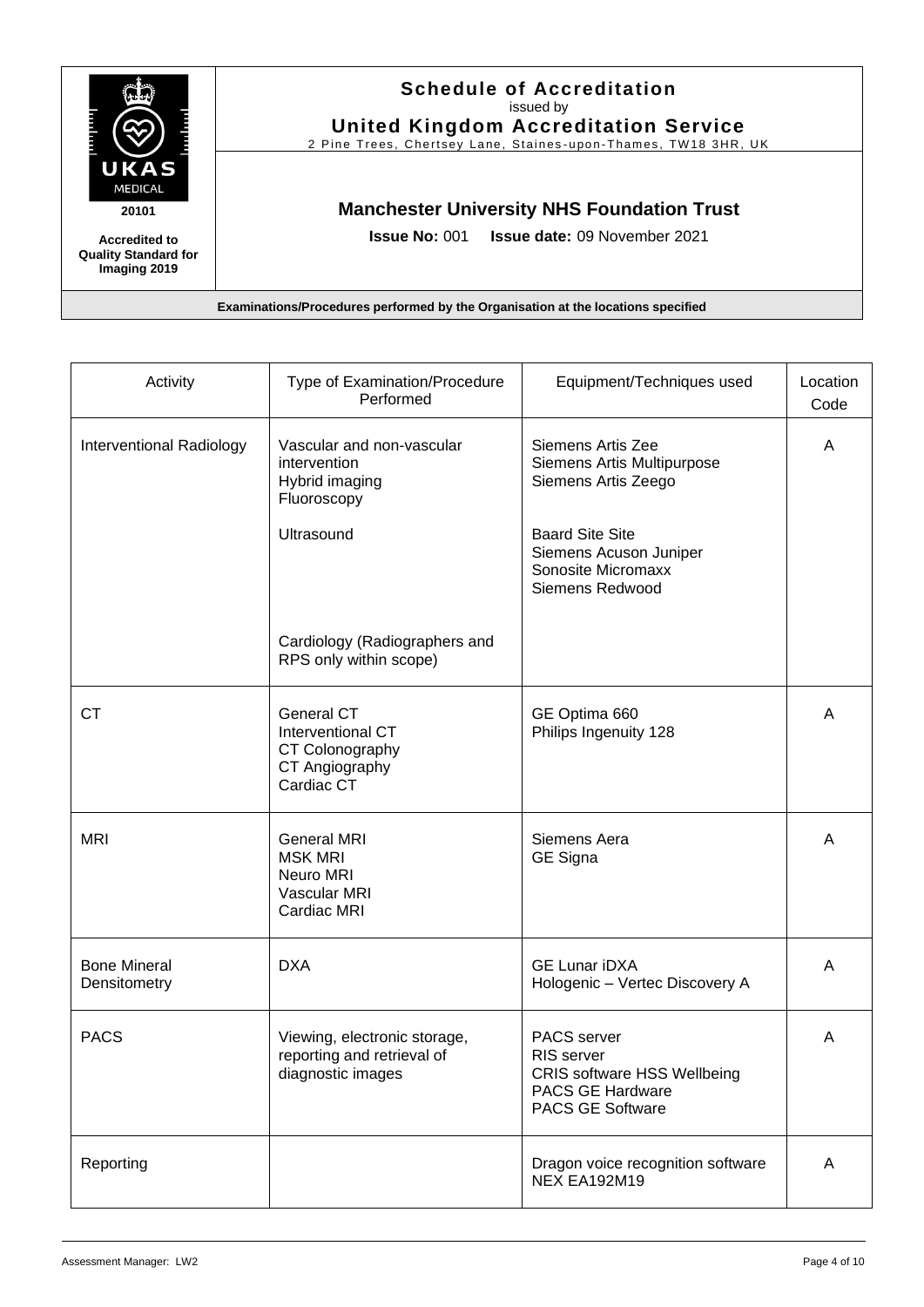

### **Schedule of Accreditation**  issued by **United Kingdom Accreditation Service**

2 Pine Trees, Chertsey Lane, Staines-upon-Thames, TW18 3HR, UK

### **Manchester University NHS Foundation Trust**

**Issue No:** 001 **Issue date:** 09 November 2021

| Activity                 | Type of Examination/Procedure<br>Performed                                                               | Equipment/Techniques used                                                                                      | Location<br>Code |
|--------------------------|----------------------------------------------------------------------------------------------------------|----------------------------------------------------------------------------------------------------------------|------------------|
| Radiography              | Paediatric Radiography<br>Analogue and Digital<br>Radiography                                            | Philips Digital Diagnost + Wireless<br>detector                                                                | B                |
|                          | Dental Radiography                                                                                       | Sirona Orthopops OPG                                                                                           |                  |
|                          | Mobile Radiography                                                                                       | Siemens Mobilett Elara Max                                                                                     |                  |
|                          | Fluoroscopy (mobiles)                                                                                    | Philips BV Endura<br><b>Siemens Cios Connect</b>                                                               |                  |
|                          | Fluoroscopy (department)                                                                                 | <b>Siemens Aziom Luminous DRF</b>                                                                              |                  |
| Ultrasound               | Paediatric ultrasound<br>General ultrasound<br>MSK ultrasound<br>Transcranial ultrasound                 | Canon / Toshiba Aplio<br>Siemens X300<br>Sonosite M-turbo<br>Siemens Acuson Juniper                            | B                |
| Interventional Radiology | Vascular and non-vascular<br>intervention                                                                | Siemens Artis Zee Multipurpose                                                                                 | B                |
| <b>CT</b>                | General CT (Paediatric)<br>Interventional CT<br><b>Adult Cardiac CT scans</b>                            | Siemens Somatom Definition AS+                                                                                 | B                |
| <b>MRI</b>               | Paediatric MRI<br><b>General MRI</b><br><b>MSK MRI</b><br>Neuro MRI<br>Vascular MRI<br><b>Foetal MRI</b> | Siemens Magnetom Avanto                                                                                        | B                |
| <b>PACS</b>              | Viewing, electronic storage,<br>reporting and retrieval of<br>diagnostic images                          | PACS server<br>RIS server<br><b>CRIS software HSS Wellbeing</b><br>PACS GE Hardware<br><b>PACS GE Software</b> | B                |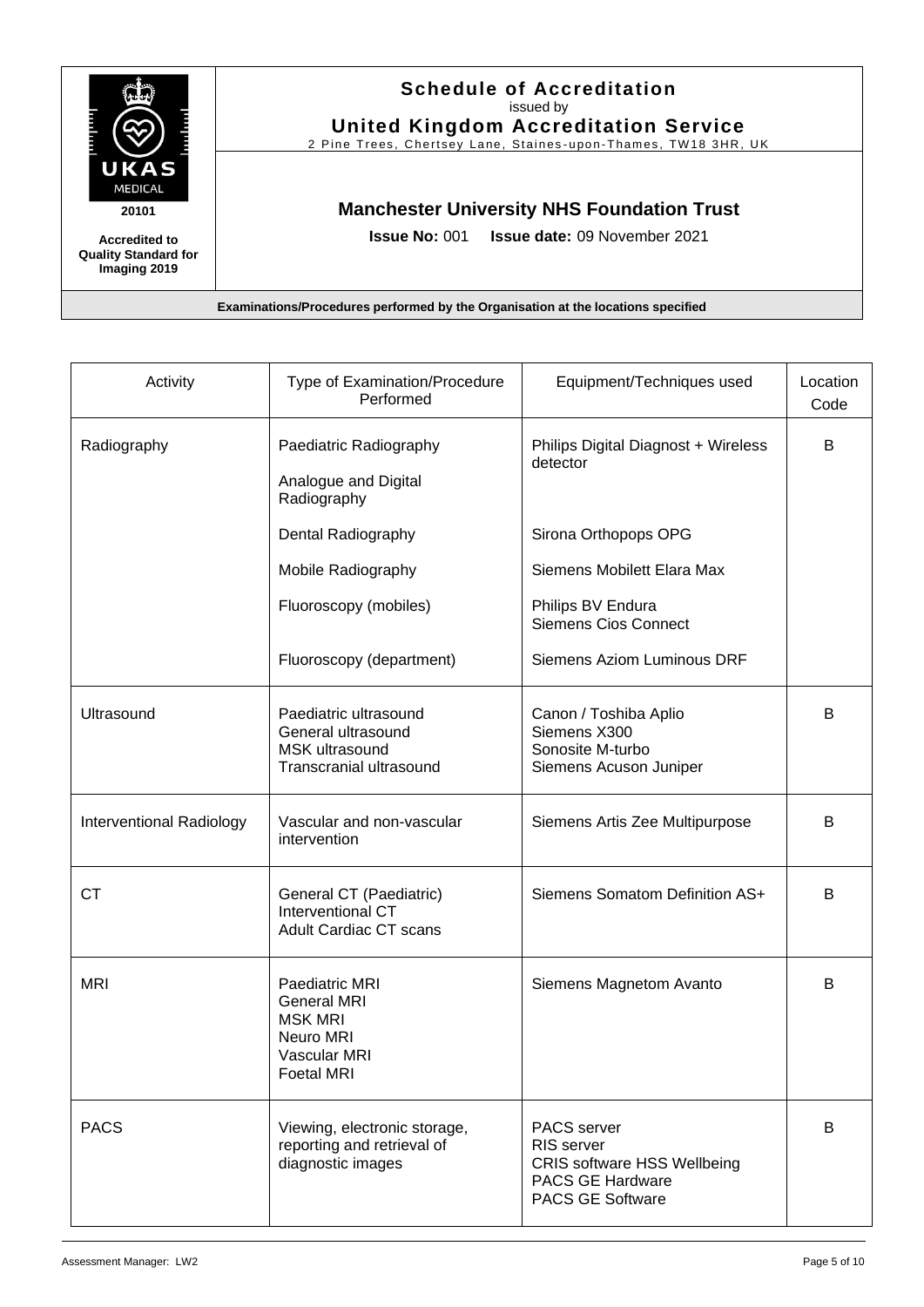

# **Schedule of Accreditation**  issued by

**United Kingdom Accreditation Service** 2 Pine Trees, Chertsey Lane, Staines-upon-Thames, TW18 3HR, UK

# **Manchester University NHS Foundation Trust**

**Issue No:** 001 **Issue date:** 09 November 2021

| Activity             | Type of Examination/Procedure<br>Performed                                      | Equipment/Techniques used                                                                                             | Location<br>Code |
|----------------------|---------------------------------------------------------------------------------|-----------------------------------------------------------------------------------------------------------------------|------------------|
| Reporting            |                                                                                 | Dragon voice recognition software<br><b>NEX EA192M19</b>                                                              | B                |
| Ultrasound           | Obstetric ultrasound<br>Gynaecology ultrasound                                  | Siemens S2000 Touch Screen<br>Siemens Acuson S2000<br>Siemens Acuson S1000                                            | С                |
| Radionuclide Imaging | <b>Nuclear Medicine</b>                                                         | Siemens Intevo T6<br>GE Optima 640<br>GE Discovery 630<br>Digirad Ergo<br>Siemens Symbia S                            | C                |
|                      | PET CT                                                                          | Siemens Biography Vision                                                                                              |                  |
| <b>PACS</b>          | Viewing, electronic storage,<br>reporting and retrieval of<br>diagnostic images | PACS server<br>RIS server<br><b>CRIS software HSS Wellbeing</b><br><b>PACS GE Hardware</b><br><b>PACS GE Software</b> | C                |
| Reporting            |                                                                                 | Dragon voice recognition software<br><b>NEX EA192M19</b>                                                              | C                |
| Radiography          | Dental Radiography                                                              | Planmeca Promax Scara 2<br>Planmeca Promax Scara 3<br>Planmeca Intra<br>Planmeca Pro X<br>Sorodex Miniray             | D                |
| Computed tomography  | Cone beam CT                                                                    | Accuitomo CBCT scanner                                                                                                | D                |
| <b>PACS</b>          | Viewing, electronic storage,<br>reporting and retrieval of<br>diagnostic images | <b>PACS</b> server<br>RIS server<br><b>CRIS software HSS Wellbeing</b><br>PACS GE Hardware<br><b>PACS GE Software</b> | D                |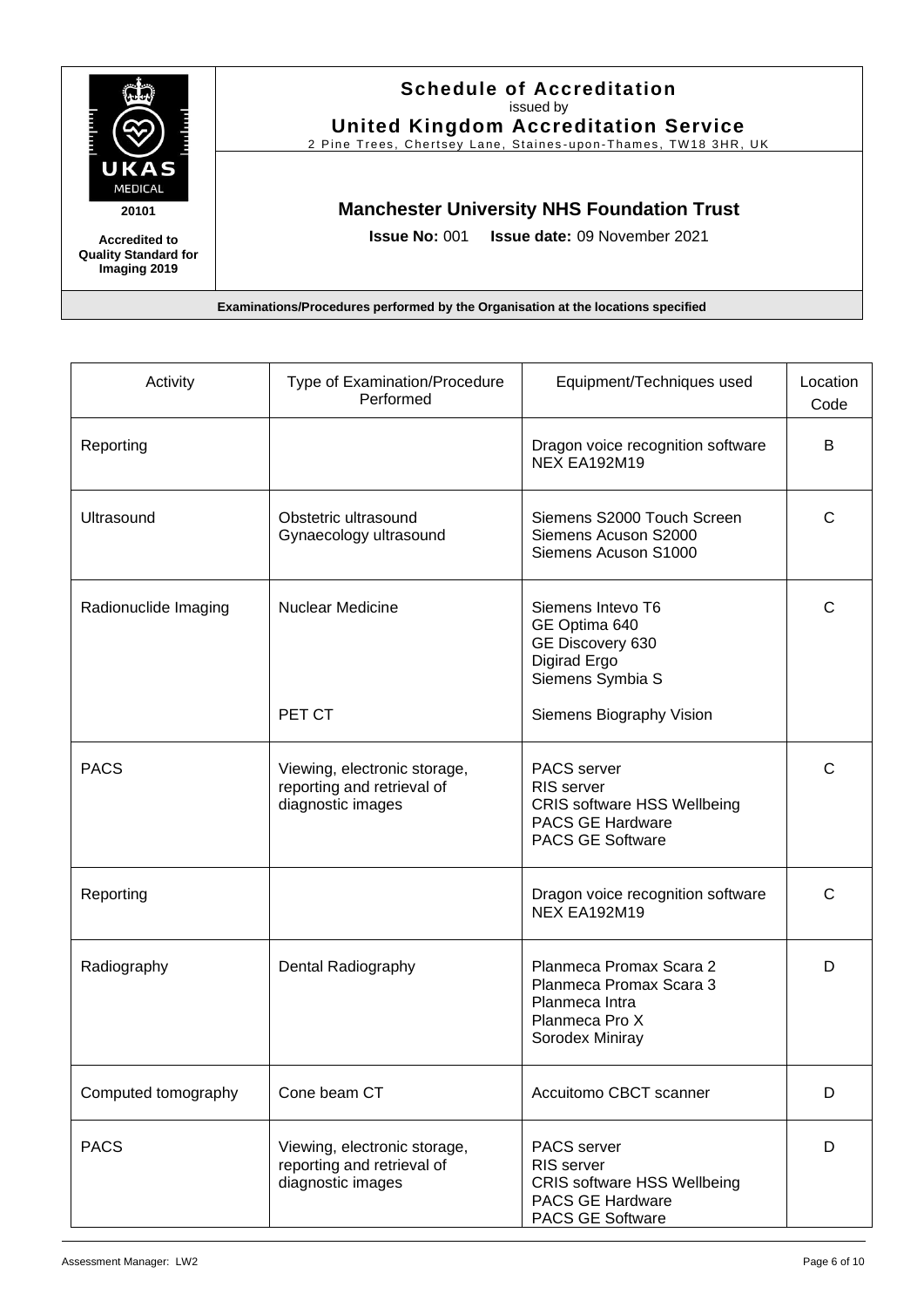

### **Schedule of Accreditation**  issued by **United Kingdom Accreditation Service**

2 Pine Trees, Chertsey Lane, Staines-upon-Thames, TW18 3HR, UK

# **Manchester University NHS Foundation Trust**

**Issue No:** 001 **Issue date:** 09 November 2021

| Activity                      | Type of Examination/Procedure<br>Performed                                                                          | Equipment/Techniques used                                                                                                            | Location<br>Code |
|-------------------------------|---------------------------------------------------------------------------------------------------------------------|--------------------------------------------------------------------------------------------------------------------------------------|------------------|
| Reporting                     |                                                                                                                     | Dragon voice recognition software<br>NEX EA192M19                                                                                    | D                |
| Radiography                   | Analogue and Digital<br>Radiography                                                                                 | Kodak DR7500<br>Wolverson Arcoma Arcoceil Indico<br>100<br>Philips Bucky Diagnost<br>Samsung GC85<br>Samsung GM85<br>Villa Rotagraph | E                |
|                               | Dental                                                                                                              | Dentsply Sirona OPG Machine<br>Medical Imaging Instrumentarium<br>OPG & Ceph                                                         |                  |
|                               | Mobile Radiography                                                                                                  | Siemens Mobilett Elara Max                                                                                                           |                  |
|                               | Fluoroscopy (mobiles)                                                                                               | Siemens Cios Flow II                                                                                                                 |                  |
|                               | Fluoroscopy (Department)                                                                                            | Siemens Iconos                                                                                                                       |                  |
| Ultrasound                    | General ultrasound<br>Interventional ultrasound<br>Gynaecology ultrasound<br>Obstetric ultrasound                   | Siemens Juniper<br>Siemens Acuson S1000<br>Siemens Acuson S2000                                                                      | E                |
| Magnetic Resonance<br>Imaging | <b>General MRI</b><br><b>MSK MRI</b><br>Neuro MRI<br>Vascular MRI<br><b>Breast MRI</b><br>Interventional Breast MRI | Siemens Aera                                                                                                                         | E                |
| Computed tomography           | General CT<br>Interventional CT<br>CT Colonography<br>CT Angiography                                                | Siemens Perspective<br><b>Siemens Emotion</b><br>Siemens Revolution 64                                                               | Е                |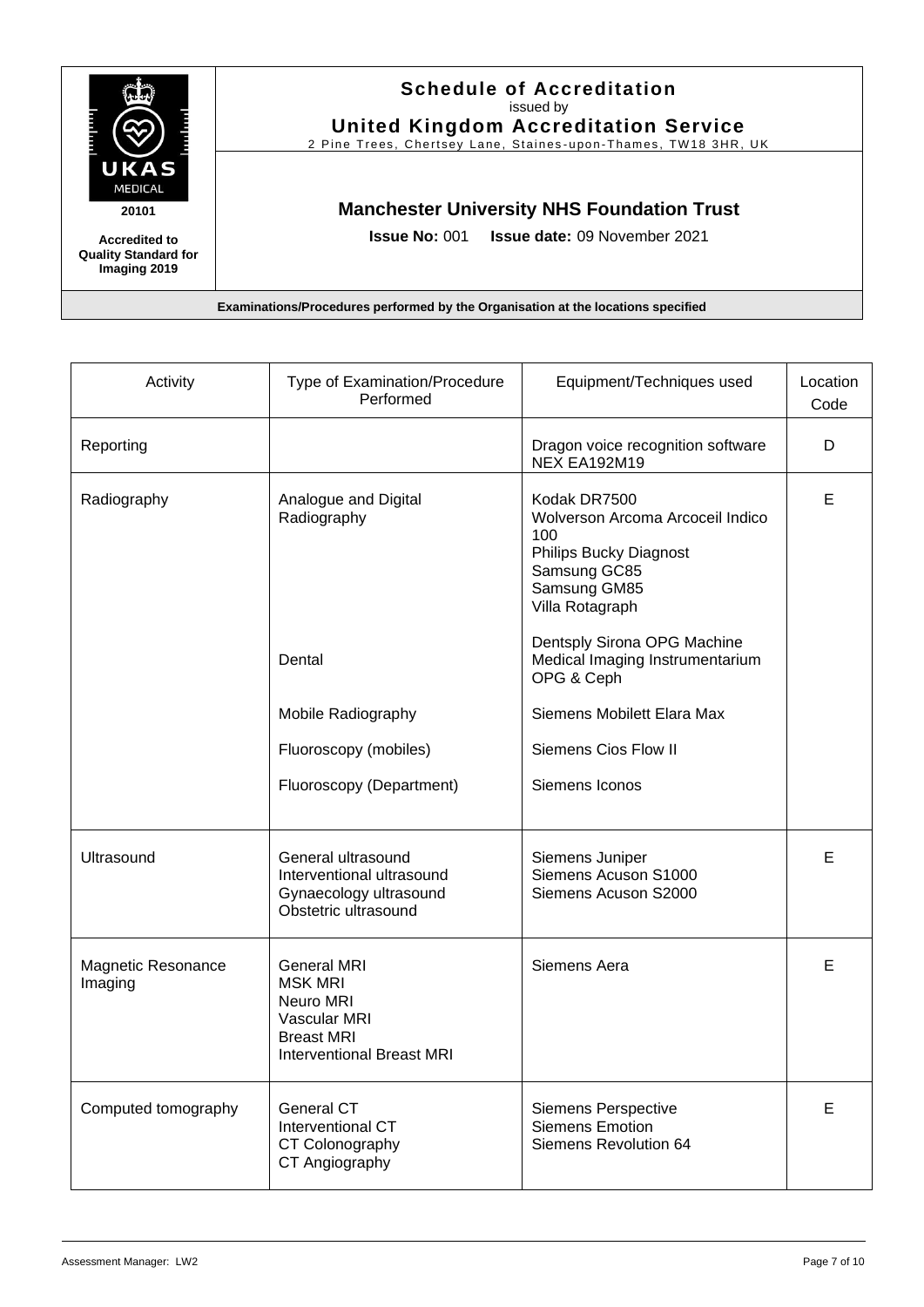

# **Schedule of Accreditation**  issued by

**United Kingdom Accreditation Service** 2 Pine Trees, Chertsey Lane, Staines-upon-Thames, TW18 3HR, UK

# **Manchester University NHS Foundation Trust**

**Issue No:** 001 **Issue date:** 09 November 2021

| Activity                 | Type of Examination/Procedure<br>Performed                                      | Equipment/Techniques used                                                                                                           | Location<br>Code |
|--------------------------|---------------------------------------------------------------------------------|-------------------------------------------------------------------------------------------------------------------------------------|------------------|
| Interventional Radiology | Vascular and non-vascular<br>intervention                                       | <b>GE</b> discovery<br>Siemens Artis Multipurpose<br>Philips Pulsera                                                                | Е                |
| Radionuclide Imaging     | Nuclear Medicine                                                                | <b>GE NMCT850</b>                                                                                                                   | Е                |
| <b>PACS</b>              | Viewing, electronic storage,<br>reporting and retrieval of<br>diagnostic images | <b>PACS</b> server<br><b>RIS</b> server<br><b>CRIS software HSS Wellbeing</b><br><b>PACS GE Hardware</b><br><b>PACS GE Software</b> | Е                |
| Reporting                |                                                                                 | Dragon voice recognition software<br><b>NEX EA192M19</b>                                                                            | Е                |
| Radiography              | Analogue and Digital<br>Radiography                                             | Wolverson Arcoma Arcoceil Indico<br>100                                                                                             | F                |
|                          | Fluoroscopy (Department)                                                        | <b>Siemens Axiom Iconos</b>                                                                                                         |                  |
| Mammography              | Diagnostic Mammography                                                          | <b>GE Seno essential</b>                                                                                                            | F                |
| Ultrasound               | General ultrasound<br>Gynaecology ultrasound<br>Obstetric ultrasound            | Siemens Redwood                                                                                                                     | F                |
| <b>PACS</b>              | Viewing, electronic storage,<br>reporting and retrieval of<br>diagnostic images | PACS server<br>RIS server<br><b>CRIS software HSS Wellbeing</b><br><b>PACS GE Hardware</b><br><b>PACS GE Software</b>               | F                |
| Reporting                |                                                                                 | Dragon voice recognition software<br><b>NEX EA192M19</b>                                                                            | F                |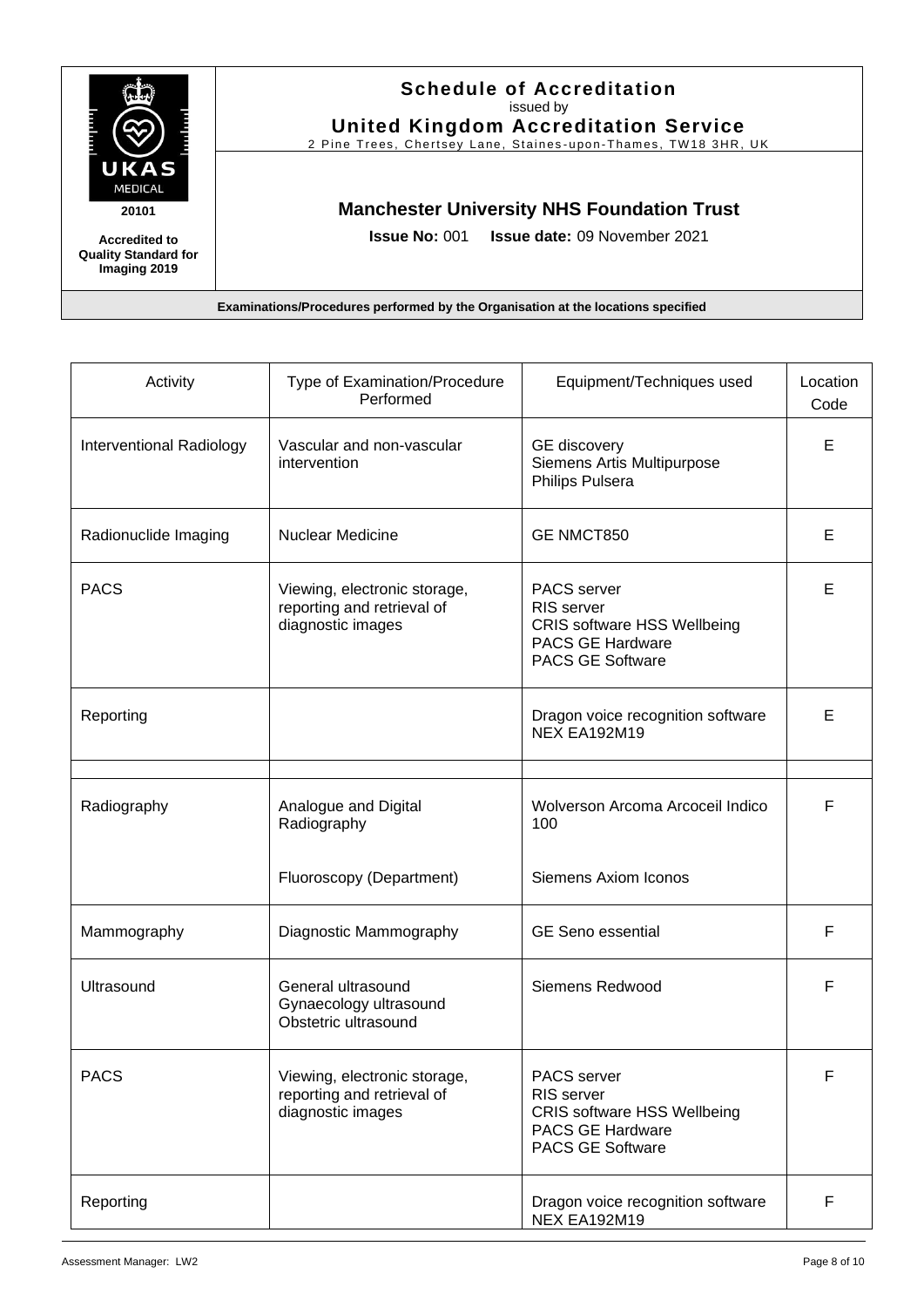

# **Schedule of Accreditation**  issued by

**United Kingdom Accreditation Service** 2 Pine Trees, Chertsey Lane, Staines-upon-Thames, TW18 3HR, UK

# **Manchester University NHS Foundation Trust**

**Issue No:** 001 **Issue date:** 09 November 2021

| Activity                      | Type of Examination/Procedure<br>Performed                                                        | Equipment/Techniques used                                                                                             | Location<br>Code |
|-------------------------------|---------------------------------------------------------------------------------------------------|-----------------------------------------------------------------------------------------------------------------------|------------------|
| Radiography                   | Analogue and Digital<br>Radiography                                                               | <b>Siemens Multix TOP</b><br>Siemens Multix TOP ACSS P<br><b>Philips Dignital Diagnost</b>                            | G                |
|                               | Mobile Radiography                                                                                | Siemens Mobilett Elara Max                                                                                            |                  |
| Ultrasound                    | General ultrasound<br>Interventional ultrasound<br>Gynaecology ultrasound<br>Obstetric ultrasound | Siemens Acuson S2000<br>Canon / Toshiba Aplio 500                                                                     | G                |
| Magnetic Resonance<br>Imaging | <b>General MRI</b><br><b>MSK MRI</b><br>Neuro MRI<br>Vascular MRI                                 | Siemens Avanto                                                                                                        | G                |
| Computed tomography           | General CT<br>CT Colonography<br>CT Angiography                                                   | Philips Ingenuity 128                                                                                                 | G                |
| <b>PACS</b>                   | Viewing, electronic storage,<br>reporting and retrieval of<br>diagnostic images                   | PACS server<br>RIS server<br><b>CRIS software HSS Wellbeing</b><br><b>PACS GE Hardware</b><br><b>PACS GE Software</b> | G                |
| Reporting                     |                                                                                                   | Dragon voice recognition software<br><b>NEX EA192M19</b>                                                              | G                |
| Radiography                   | Direct Digital Radiography                                                                        | Philips Digital Diagnost 4 Flex                                                                                       | H.               |
| Ultrasound                    | <b>General Ultrasound</b><br>Gynaecology Ultrasound                                               | Canon / Toshiba Aplio XG                                                                                              | H                |